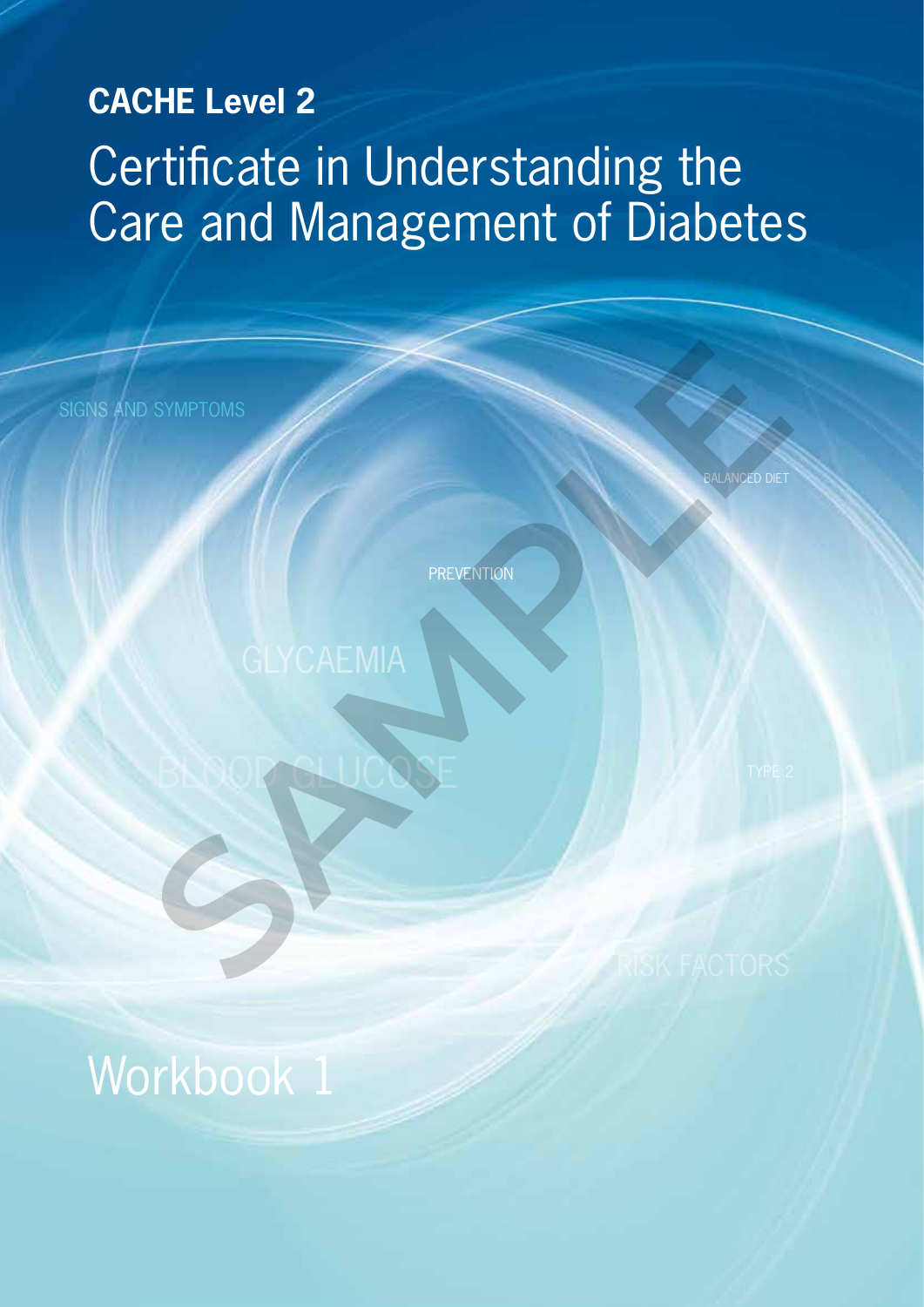This section will help you to understand the function of glucose and insulin in the body. You will also explore how different types of diabetes occur and the risk factors associated with Type 2 diabetes.

## What is blood glucose?

Please read the following as it will help you to answer question 1.

Diabetes is a condition that affects the body's ability to use glucose. Glucose is one of the body's main fuels. It is an energy rich sugar that is broken down in the cells to power the millions of biochemical reactions that constantly take place in the body. Put very simply, glucose provides energy to all of the cells in the body. The cells take in glucose from the blood and break it down for energy. Some cells, like brain cells and red blood cells, rely solely on glucose for fuel.

### Did you know?

Every three minutes, a person in the UK finds out that they have diabetes.

We obtain glucose from the food that we eat. It comes mainly from starch-rich foods such as potatoes, rice, bread and pasta.

In the small intestine, glucose is absorbed into the blood and the blood travels to the liver through the hepatic portal vein. Cells in the liver absorb most of the glucose and convert it into glycogen. This is stored in the liver and can be re-converted into glucose when blood glucose levels fall.

The body tries to keep a constant supply of glucose for the cells by maintaining a constant glucose concentration in the blood stream; otherwise, the cells would have more than enough glucose right after a meal but not enough in-between meals and overnight. When we have too much glucose, the body stores the excess in the liver and muscles by making glycogen – glycogens are long chains of glucose. When glucose is in short supply, the body uses the glucose from stored glycogen and/or stimulates us to eat food. The overall aim is to maintain a constant blood glucose level. **Example 18 and the following as it will help you to answer question 4.5 as is a condition that affects the body's ability to use glucose. Glucose is on body's main fuels. It is an energy rich sugar that is broken down in** 

**Blood glucose** is therefore a type of sugar produced by the body when it digests food. It is the major 'fuel' used by our bodies to give us energy for daily life. The main function of blood glucose is to supply the body's cells with energy.

The level of blood glucose refers to the concentration of glucose in the blood. The figure given in a reading is expressed in millimoles per litre (mmol/L). People without diabetes may have a level between 4–7mmol/L. Blood glucose levels are usually at their lowest early in the morning and peak after eating.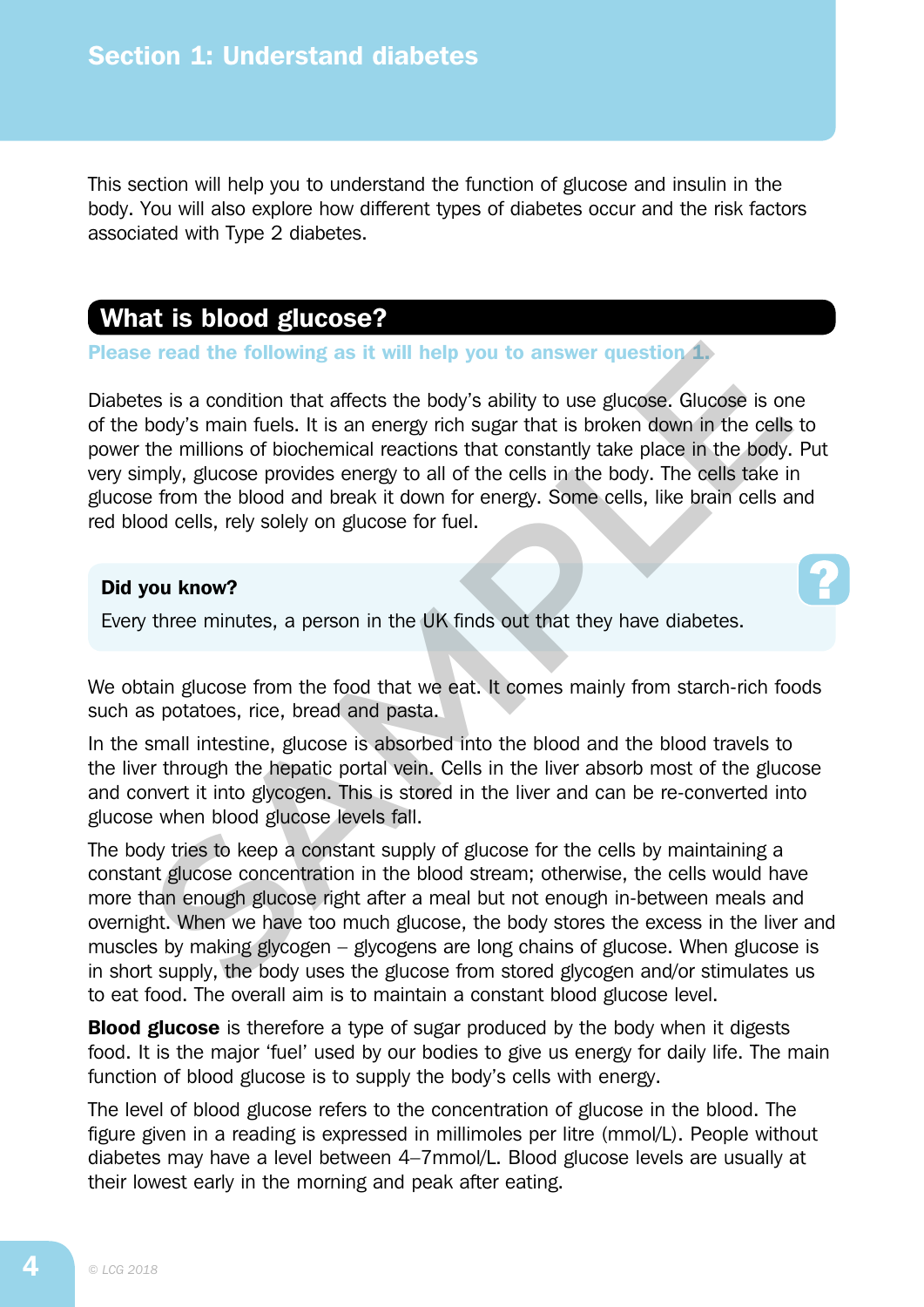# **Carbohydrates**

#### Please read the following as it will help you to answer question 2.

The food we eat is made up of fat, protein and carbohydrate. Protein and fat don't actually have a direct effect on blood glucose levels but they do need to be considered as part of an overall healthy diet. It is carbohydrate that provides our main energy supply for the body, to keep it functioning. Carbohydrates in the form of starches and fibre are important to:

- **help regulate blood sugar levels**
- **•** prevent the body from using protein for energy (it is required for other vital functions)
- **give a feeling of fullness (assisting weight control)**
- **•** protect against heart disease and cancer and help prevent constipation

Carbohydrates therefore provide the body with the fuel it needs for physical activity and for healthy organ function. Carbohydrates are also an important part of a healthy diet. They are an ideal source of energy for the body and this is because they can be converted more readily into glucose (the form of sugar that is transported and used by the body) than proteins or fats can be. Carbohydrate can be found in many foods and in two main forms. These are: The mergy supply for the body, to keep it functioning. Carbohydrates in the form<br>
SAM or regulate blood sugar levels<br>
SAMPLE and fibre are important to:<br>
SAMPLE are important to:<br>
SAMPLE are important for energy (it is req

- simple carbohydrates
- **C** complex carbohydrates

Both types of carbohydrate are made up from units of sugar. What makes one carbohydrate different from another is the number of individual sugar units it contains and how the units are linked together.

## Simple carbohydrates

Simple carbohydrates are simple sugars with a chemical structure that is made up of one or two sugars. They are refined sugars that have very little nutritional value. Simple carbohydrates are digested by the body quickly, because they have a very simple chemical structure. Food sources for simple carbohydrates include sugar, honey and syrup and many fruits. There are two types of simple carbohydrates:

- **Monosaccharides** consist of only one sugar, and examples include fructose, galactose and glucose.
- **Disaccharides** consist of two chemically-linked monosaccharides, and they come in the form of lactose, maltose and sucrose.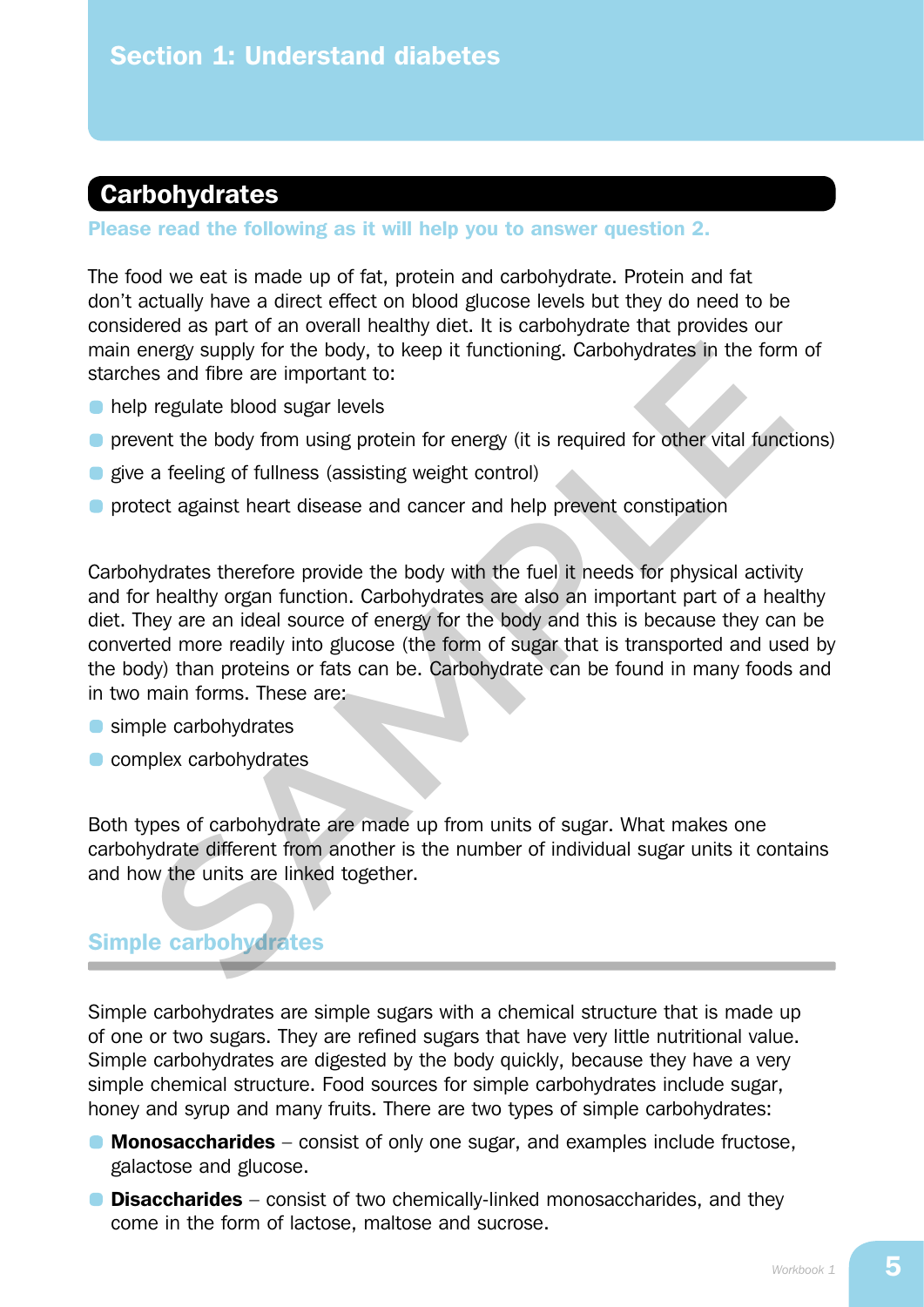

**Knowledge Activity 1:** List five foods that contain simple carbohydrates.

| n<br>Ζ.        |  |
|----------------|--|
| Э<br>o.        |  |
| <u>т.</u>      |  |
| 5 <sub>1</sub> |  |

## Complex carbohydrates

Complex carbohydrates consist of a chemical structure that is made up of three or more sugars which are usually linked together to form a chain. These sugars are mostly rich in fibre, vitamins and minerals. Due to their complexity, they take a little longer to digest, and they don't raise the sugar levels in the blood as quickly as simple carbohydrates do. Food sources of complex carbohydrates include many fruits and vegetables as well as whole grains. Complex carbohydrates act as the body's fuel, and they contribute significantly to the production of energy. **Solution** Solution and May alternative that is made up of three ougars which are usually linked together to form a chain. These sugars are rich in fibre, vitamins and minerals. Due to their complexity, they take a lit to

Complex carbohydrates have a higher nutritional value than simple carbohydrates and come in the form of starches and fibre.

- **Starches** also known as polysaccharides, they have more than two units of sugar linked together.
- **Fibre** found in plant cell walls and also known as non-starch polysaccharides (NSP). We cannot digest NSPs but they are a major component of dietary fibre.

Knowledge Activity 2: List five foods that contain complex carbohydrates.

| п  |  |
|----|--|
| 2. |  |
| 3  |  |
| т. |  |
| 5. |  |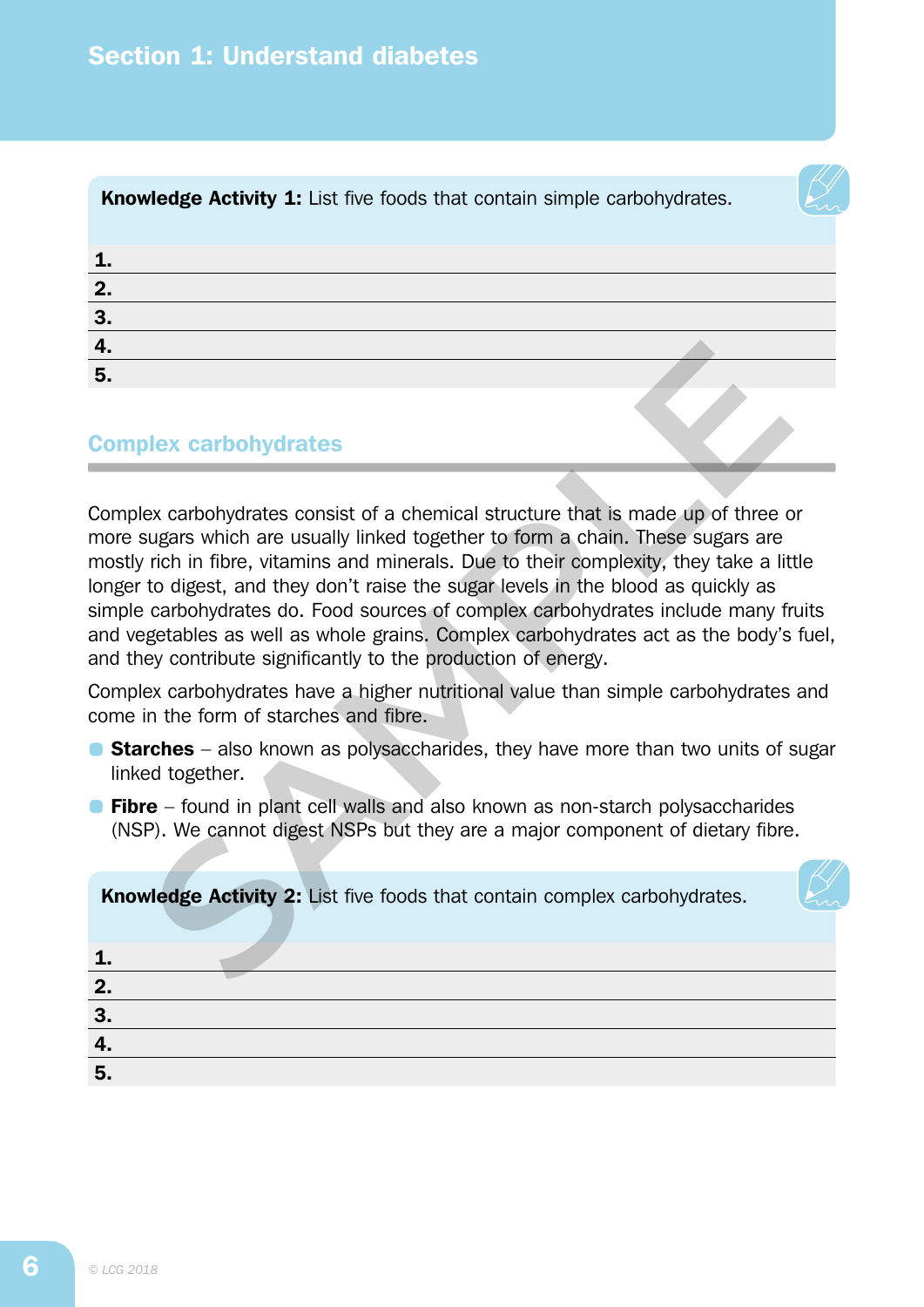Not eating enough carbohydrate may lead to low blood sugar levels – this is also known as 'hypoglycaemia'. Hypoglycaemia makes an individual feel shaky, weak and light-headed. It can also affect concentration as the brain needs a good supply of fuel to think and learn. Hypoglycaemia is a particular risk for people with diabetes and also for very active sports people.

| <b>Examples of foods which contain</b><br>simple carbohydrates | <b>Examples of foods which contain</b><br>complex carbohydrates |                         |
|----------------------------------------------------------------|-----------------------------------------------------------------|-------------------------|
| Sugar                                                          | Spinach                                                         | Yams                    |
| Golden syrup                                                   | Whole barley                                                    | Celery                  |
| Fruit juice                                                    | <b>Buckwheat</b>                                                | Multigrain bread        |
| Cake                                                           | Lettuce                                                         | Carrots                 |
| Bread made with white flour                                    | <b>Prunes</b>                                                   | <b>Cucumbers</b>        |
| Pasta made with white flour                                    | <b>Water cress</b>                                              | Potatoes                |
| Fizzy, sugary drinks                                           | Dried apricots                                                  | Low-fat yoghurt         |
| <b>Sweets</b>                                                  | Courgettes                                                      | Soybeans                |
| All baked goods made with white flour                          | Oatmeal                                                         | Radishes                |
| Most packaged cereals                                          | Pears                                                           | Skimmed milk            |
| Honey                                                          | Asparagus                                                       | Lentils                 |
| <b>Milk</b>                                                    | Oat bran                                                        | <b>Broccoli</b>         |
| Yoghurt                                                        | Plums                                                           | <b>Brussels sprouts</b> |
| Jam                                                            | Artichokes                                                      | Cauliflower             |
| Chocolate                                                      | <b>Muesli</b>                                                   | Kidney beans            |
| <b>Biscuits</b>                                                | Okra                                                            | Soya milk               |
| Fruit                                                          | Wild rice                                                       | Lentils                 |
|                                                                | Cabbage                                                         | Onions                  |
|                                                                | Brown rice                                                      | Wholemeal bread         |

### Some examples of simple and complex carbohydrates:

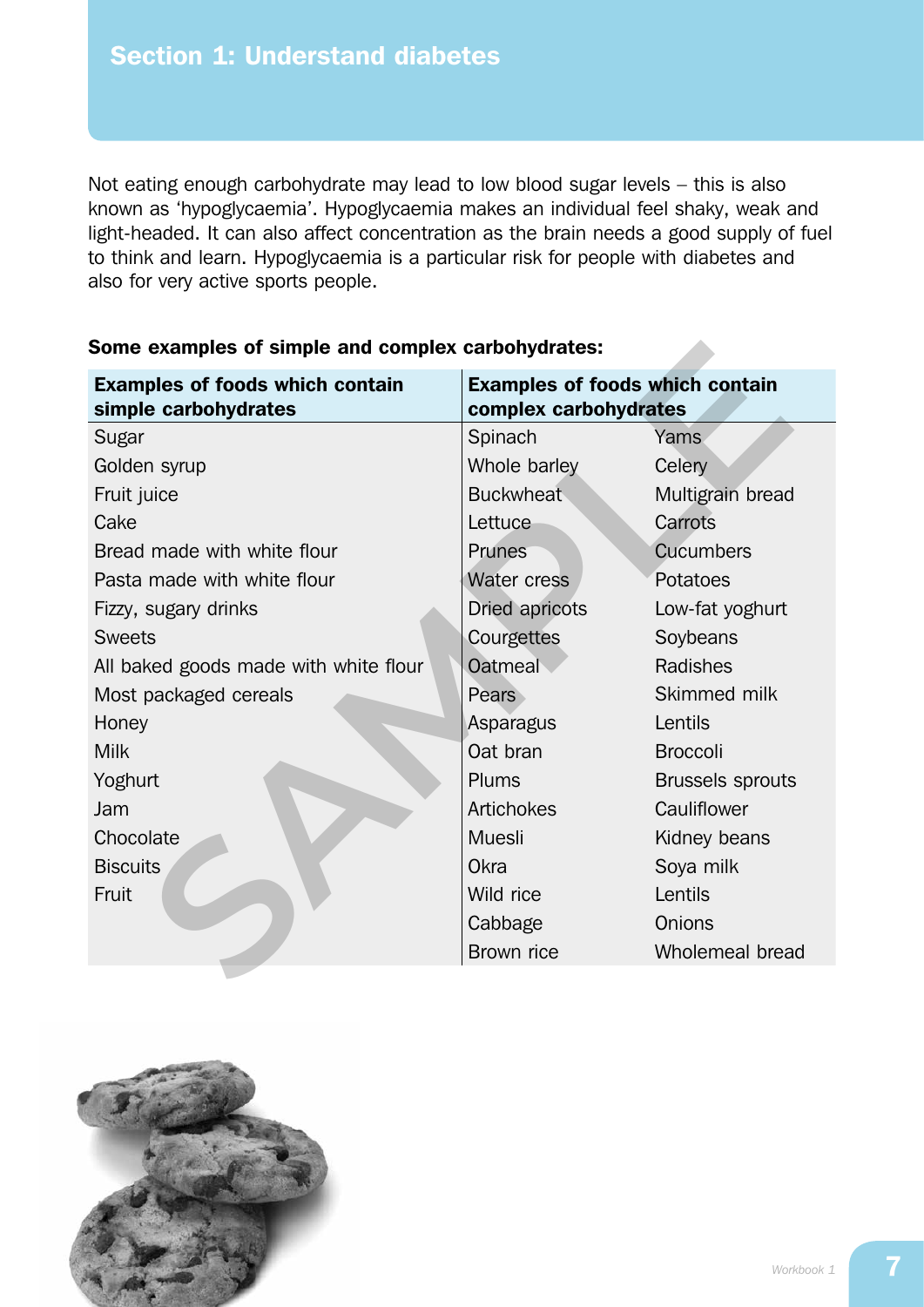## Some common terms you might come across

Please read the following as it will help you to answer question 3.

- Glycaemia is the presence of glucose in the blood.
- **Hypoglycaemia** is the medical term for low glucose levels in the blood. This is generally a blood glucose level of below 4mmol/L.
- **Hyperglycaemia** is the medical term for high glucose levels in the blood. This is generally a blood glucose level above 10mmol/L.

## Pre-diabetic states

#### Please read the following as it will help you to answer question 4.

Pre-diabetes occurs when glucose levels are higher than normal but not high enough for diabetes to be diagnosed. People with pre-diabetes have an increased risk of going on to develop Type 2 diabetes. Having pre-diabetes has also been shown to put an individual at risk of having heart disease or stroke. Many people with pre-diabetes go on to develop Type 2 diabetes within ten years (we will look at the different types of diabetes later in the workbook). **Example 2** distance is the medical term for high glucose levels in the blood. This<br>**Example 2** and the medical term for high glucose levels in the blood. This<br>**Sample 2** and the following as it will help you to answer que

Pre-diabetes is present when:

- **•** fasting blood glucose is 6.1mmol/L (impaired fasting glycaemia this is a measurement taken when the person has not eaten for eight hours), or
- the two hour blood glucose level during a glucose tolerance test (GTT) is between 7.8 and 11.1mmol/L (impaired glucose tolerance – measures how the body reacts to glucose), or
- the average glucose reading (called HbA1c and measured in millimoles per mole -mmol/mol) is between 42–48mmol/L

Pre-diabetes may also be known as impaired glucose tolerance and impaired fasting glycaemia. These are both known as pre-diabetic states.

**Impaired fasting glucose** – is indicated when the individual's blood glucose levels are raised beyond the normal range, but not to the diagnostic level of diabetes. The Royal College of Nursing (RCN) indicates that between 25% and 75% of people with impaired fasting glucose will develop Type 2 diabetes within ten years.

**Impaired glucose tolerance**  $-$  is indicated when an individual's fasting glucose level is consistently elevated above what is considered to be normal, but not enough to be diagnosed with diabetes. It can progress to Type 2 diabetes if lifestyle changes are not addressed.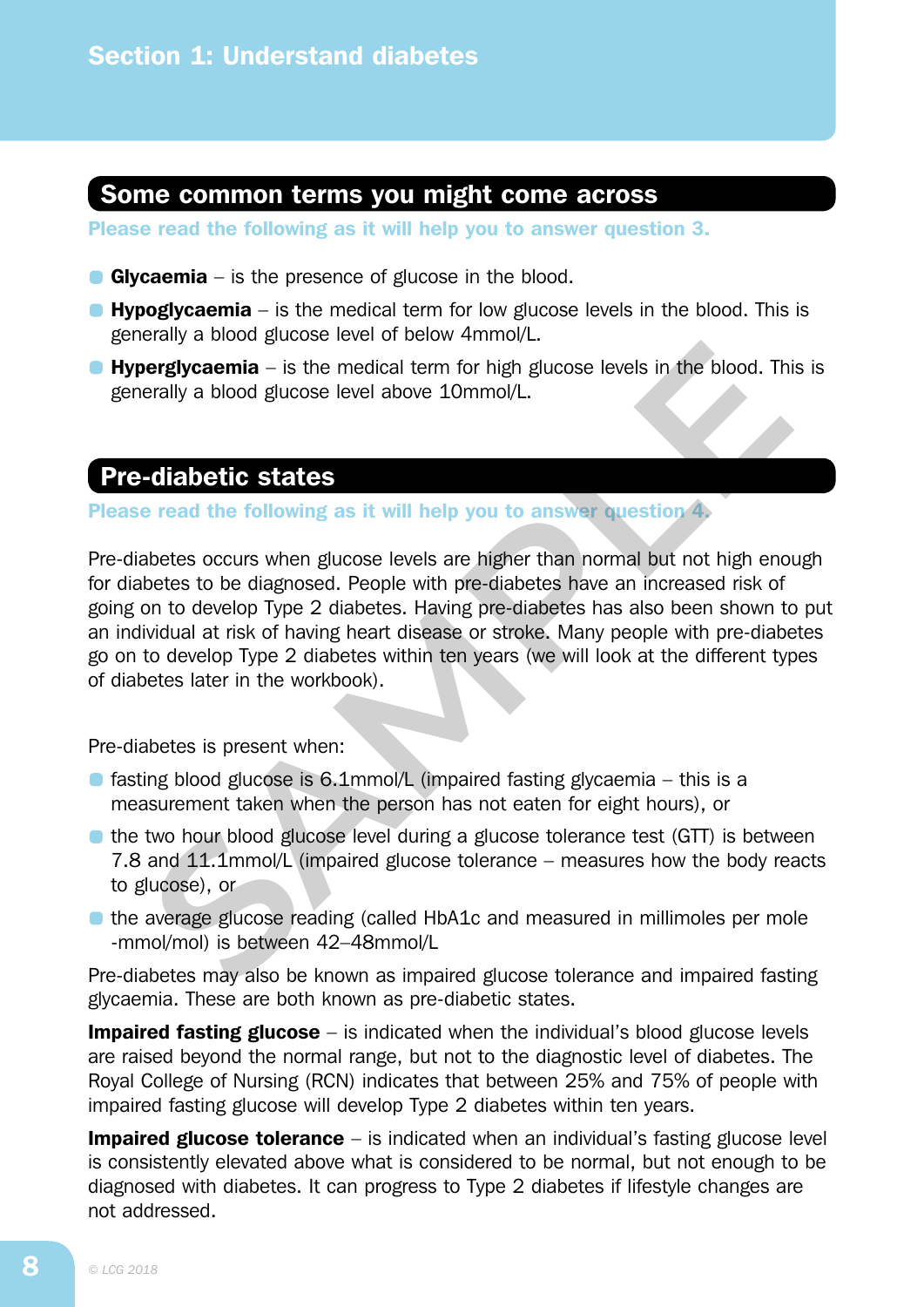Research has indicated that people with pre-diabetes can prevent it from developing into Type 2 diabetes by making changes to their lifestyle – mainly through changes to diet and physical activity. It is therefore important that people with pre-diabetes are supported to make lifestyle changes and that they are encouraged to manage their condition. Early action can slow down or even stop the development of Type 2 diabetes.

## How insulin is produced

Please read the following as it will help you to answer question 5.

Insulin is a hormone made by an organ in the body called the pancreas. The pancreas is a large gland and is part of the digestive system. It is located high up in the abdomen and lies across the body where the ribs meet at the bottom. It is shaped like a leaf and is about six inches long. The wide end is called the head while the narrower end is called the tail; the middle part is called the body. **Solution is produced**<br> **Solution is a homone made by an organ in the body called the pancress. The pant is a homone made by an organ in the body called the pancress. The pant gege gland and is part of the digestive system** 

The pancreas has two important functions. It produces:

- **O** pancreatic digestive juices
- **O** insulin and other digestive hormones

The exocrine pancreas is the part of the pancreas that produces digestive juices; whilst the endocrine pancreas is the part of the pancreas that produces insulin and other digestive hormones.

Endocrine cells are made up of tiny clusters of cells known as Islets of Langerhans or pancreatic islets. Two of these cells produce the hormones insulin and glucagon.

- the beta cells create and secrete insulin
- the alpha cells create and secrete glucagon